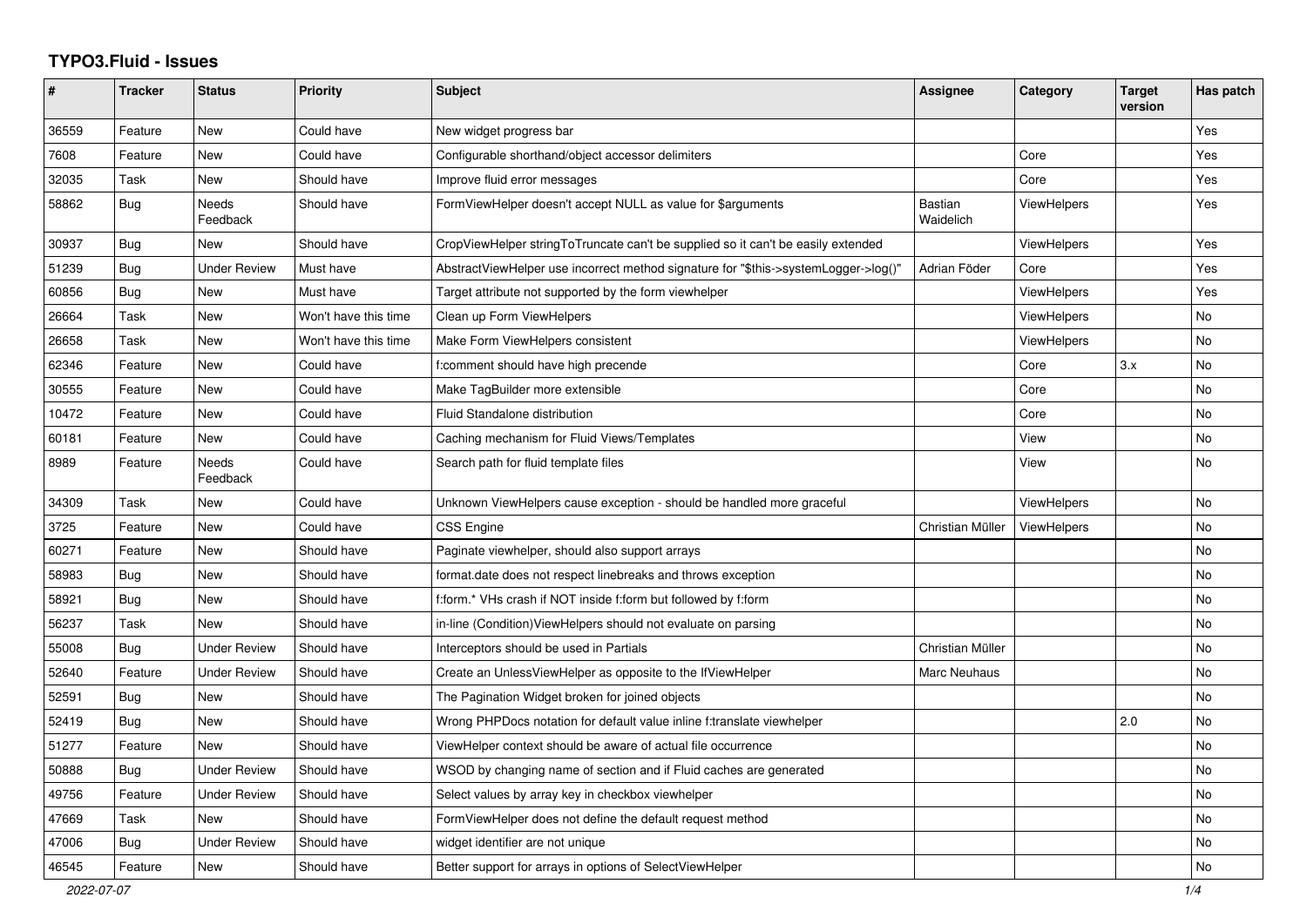| $\vert$ # | <b>Tracker</b> | <b>Status</b>            | <b>Priority</b> | <b>Subject</b>                                                                                              | Assignee               | Category    | <b>Target</b><br>version | Has patch |
|-----------|----------------|--------------------------|-----------------|-------------------------------------------------------------------------------------------------------------|------------------------|-------------|--------------------------|-----------|
| 46091     | Task           | <b>Needs</b><br>Feedback | Should have     | Show source file name and position on exceptions during parsing                                             |                        |             |                          | <b>No</b> |
| 45153     | Feature        | New                      | Should have     | f:be.menus.actionMenuItem - Detection of the current select option is insufficient                          |                        |             |                          | No        |
| 43071     | Task           | <b>New</b>               | Should have     | Remove TOKENS for adding fallback teplates in B                                                             |                        |             |                          | No        |
| 42743     | Task           | New                      | Should have     | Remove inline style for hidden form fields                                                                  |                        |             |                          | No        |
| 42397     | Feature        | <b>New</b>               | Should have     | Missing viewhelper for general links                                                                        |                        |             |                          | No        |
| 40081     | Feature        | <b>New</b>               | Should have     | Allow assigned variables as keys in arrays                                                                  |                        |             |                          | No        |
| 38130     | Feature        | <b>New</b>               | Should have     | Checkboxes and multiple select fields should have an assignable default value                               |                        |             |                          | No        |
| 37095     | Feature        | <b>New</b>               | Should have     | It should be possible to set a different template on a Fluid TemplateView inside an<br>action               | Christopher<br>Hlubek  |             |                          | No        |
| 33215     | Feature        | <b>New</b>               | Should have     | RFC: Dynamic values in ObjectAccess paths                                                                   |                        |             |                          | <b>No</b> |
| 28554     | <b>Bug</b>     | <b>New</b>               | Should have     | (v4) implement feature flag to disable caching                                                              |                        |             |                          | <b>No</b> |
| 28553     | Bug            | New                      | Should have     | improve XHProf test setup                                                                                   |                        |             |                          | <b>No</b> |
| 28552     | <b>Bug</b>     | <b>New</b>               | Should have     | (v5) write ViewHelper test for compiled run; adjust functional test to do two passes<br>(uncached & cached) |                        |             |                          | <b>No</b> |
| 28551     | Bug            | Accepted                 | Should have     | (v4) backport VHTest                                                                                        | Sebastian<br>Kurfuerst |             |                          | No        |
| 28550     | Bug            | New                      | Should have     | (v4) make widgets cacheable, i.e. not implement childnodeaccess interface                                   |                        |             |                          | No        |
| 28549     | Bug            | New                      | Should have     | make widgets cacheable, i.e. not implement childnodeaccess interface                                        |                        |             |                          | <b>No</b> |
| 3291      | Feature        | Needs<br>Feedback        | Should have     | Cacheable viewhelpers                                                                                       |                        |             |                          | No        |
| 46257     | Feature        | <b>Under Review</b>      | Should have     | Add escape sequence support for Fluid                                                                       |                        | Core        |                          | <b>No</b> |
| 39990     | Bug            | New                      | Should have     | Same form twice in one template: hidden fields for empty values are only rendered<br>once                   |                        | Core        |                          | No        |
| 33394     | Feature        | <b>Needs</b><br>Feedback | Should have     | Logical expression parser for BooleanNode                                                                   | <b>Tobias Liebig</b>   | Core        |                          | <b>No</b> |
| 12863     | <b>Bug</b>     | New                      | Should have     | Attributes of a viewhelper can't contain a '-'                                                              | Sebastian<br>Kurfuerst | Core        |                          | <b>No</b> |
| 3481      | Bug            | New                      | Should have     | Use ViewHelperVariableContainer in PostParseFacet                                                           |                        | Core        |                          | <b>No</b> |
| 46289     | <b>Bug</b>     | <b>Needs</b><br>Feedback | Should have     | Enable Escaping Interceptor in XML request format                                                           |                        | View        | 2.0.1                    | <b>No</b> |
| 45394     | Task           | New                      | Should have     | Forwardport Unit test for standalone view                                                                   |                        | View        |                          | No        |
| 43072     | Task           | New                      | Should have     | Remove TOKENS for adding templates fallback in Backporter                                                   |                        | View        |                          | No        |
| 65424     | Bug            | <b>Under Review</b>      | Should have     | SelectViewHelper must respect option(Value Label)Field for arrays                                           |                        | ViewHelpers |                          | No        |
| 60003     | Feature        | <b>New</b>               | Should have     | Add required-Attribute to f:form.password                                                                   |                        | ViewHelpers |                          | No        |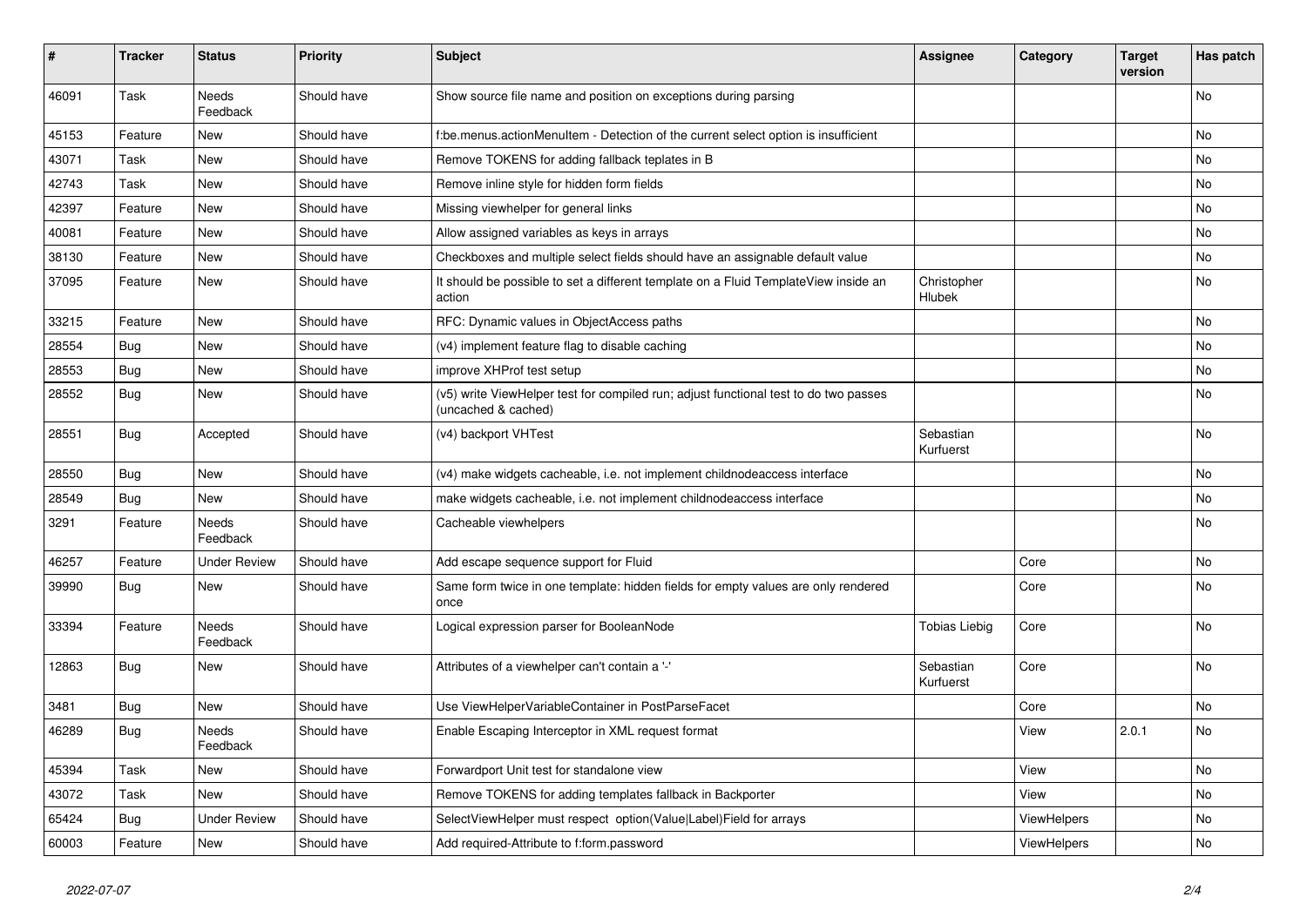| ∦     | <b>Tracker</b> | <b>Status</b>       | <b>Priority</b> | <b>Subject</b>                                                                                         | <b>Assignee</b>             | Category    | <b>Target</b><br>version | Has patch     |
|-------|----------------|---------------------|-----------------|--------------------------------------------------------------------------------------------------------|-----------------------------|-------------|--------------------------|---------------|
| 54284 | Bug            | New                 | Should have     | Default Option for Switch/Case VH                                                                      |                             | ViewHelpers |                          | No            |
| 54195 | Task           | New                 | Should have     | Rename and move FormViewHelper's errorClass value, currently 'f3-form-error'                           | Adrian Föder                | ViewHelpers |                          | No            |
| 49600 | Bug            | New                 | Should have     | f:form tag shown as a HTML on frontend                                                                 |                             | ViewHelpers |                          | No            |
| 44234 | Bug            | <b>Under Review</b> | Should have     | selectViewHelper's sorting does not respect locale collation                                           |                             | ViewHelpers | 2.1                      | No            |
| 43346 | Feature        | <b>Under Review</b> | Should have     | Allow property mapping configuration via template                                                      | Karsten<br>Dambekalns       | ViewHelpers | 2.1                      | No            |
| 40998 | Bug            | <b>Under Review</b> | Should have     | Missing parent request namespaces in form field name prefix                                            | Sebastian<br>Kurfuerst      | ViewHelpers | 1.1.1                    | No            |
| 39936 | Feature        | New                 | Should have     | registerTagAttribute should handle default values                                                      |                             | ViewHelpers |                          | No            |
| 37619 | Bug            | New                 | Should have     | Fatal Error when using variable in name attribute of Section ViewHelper                                |                             | ViewHelpers |                          | No            |
| 36662 | Bug            | Needs<br>Feedback   | Should have     | Checked state isn't always correct when property is collection                                         | Kevin Ulrich<br>Moschallski | ViewHelpers | 1.1.1                    | No            |
| 36410 | Feature        | New                 | Should have     | Allow templates to send arguments back to layout                                                       |                             | ViewHelpers |                          | No            |
| 34682 | Bug            | <b>Under Review</b> | Should have     | Radio Button missing checked on validation error                                                       |                             | ViewHelpers |                          | No            |
| 10911 | Task           | New                 | Should have     | Tx Fluid ViewHelpers Form AbstractFormViewHelper->renderHiddenIdentityField<br>should be more reliable |                             | ViewHelpers |                          | No            |
| 8648  | Bug            | New                 | Should have     | format.crop ViewHelper should support all features of the crop stdWrap function                        |                             | ViewHelpers |                          | No            |
| 8491  | Task           | Needs<br>Feedback   | Should have     | link.action and uri.action differ in absolute argument                                                 | Karsten<br>Dambekalns       | ViewHelpers |                          | No            |
| 5933  | Feature        | Accepted            | Should have     | Optional section rendering                                                                             | Sebastian<br>Kurfuerst      | ViewHelpers |                          | No            |
| 53806 | Bug            | <b>Under Review</b> | Should have     | Paginate widget maximumNumberOfLinks rendering wrong number of links                                   | <b>Bastian</b><br>Waidelich | Widgets     |                          | No            |
| 36655 | Bug            | New                 | Should have     | <b>Pagination Links</b>                                                                                |                             | Widgets     |                          | No            |
| 31955 | Feature        | <b>New</b>          | Should have     | f:uri.widget                                                                                           |                             | Widgets     |                          | No            |
| 57885 | Bug            | New                 | Must have       | Inputs are cleared from a second form if the first form produced a vallidation error                   |                             |             |                          | No            |
| 49038 | Bug            | New                 | Must have       | form.select does not select the first item if prependOptionValue is used                               |                             |             |                          | No            |
| 5636  | Task           | <b>Under Review</b> | Must have       | Form_RadioViewHelper and CheckBoxViewHelper miss check for existing object<br>before it is accessed.   |                             |             |                          | No            |
| 33551 | Bug            | New                 | Must have       | View helper values break out of a partial scope                                                        | Sebastian<br>Kurfuerst      | Core        |                          | No            |
| 27607 | Bug            | New                 | Must have       | Make Fluid comparisons work when first element is STRING, second is NULL.                              |                             | Core        |                          | No            |
| 38369 | Bug            | New                 | Must have       | Resource ViewHelpers should not fall back to request package                                           |                             | View        |                          | No            |
| 59057 | Bug            | <b>Under Review</b> | Must have       | Hidden empty value fields shoud be disabled when related field is disabled                             | Bastian<br>Waidelich        | ViewHelpers |                          | No            |
| 51100 | Feature        | New                 | Must have       | Links with absolute URI should have the option of URI Scheme                                           |                             | ViewHelpers |                          | $\mathsf{No}$ |